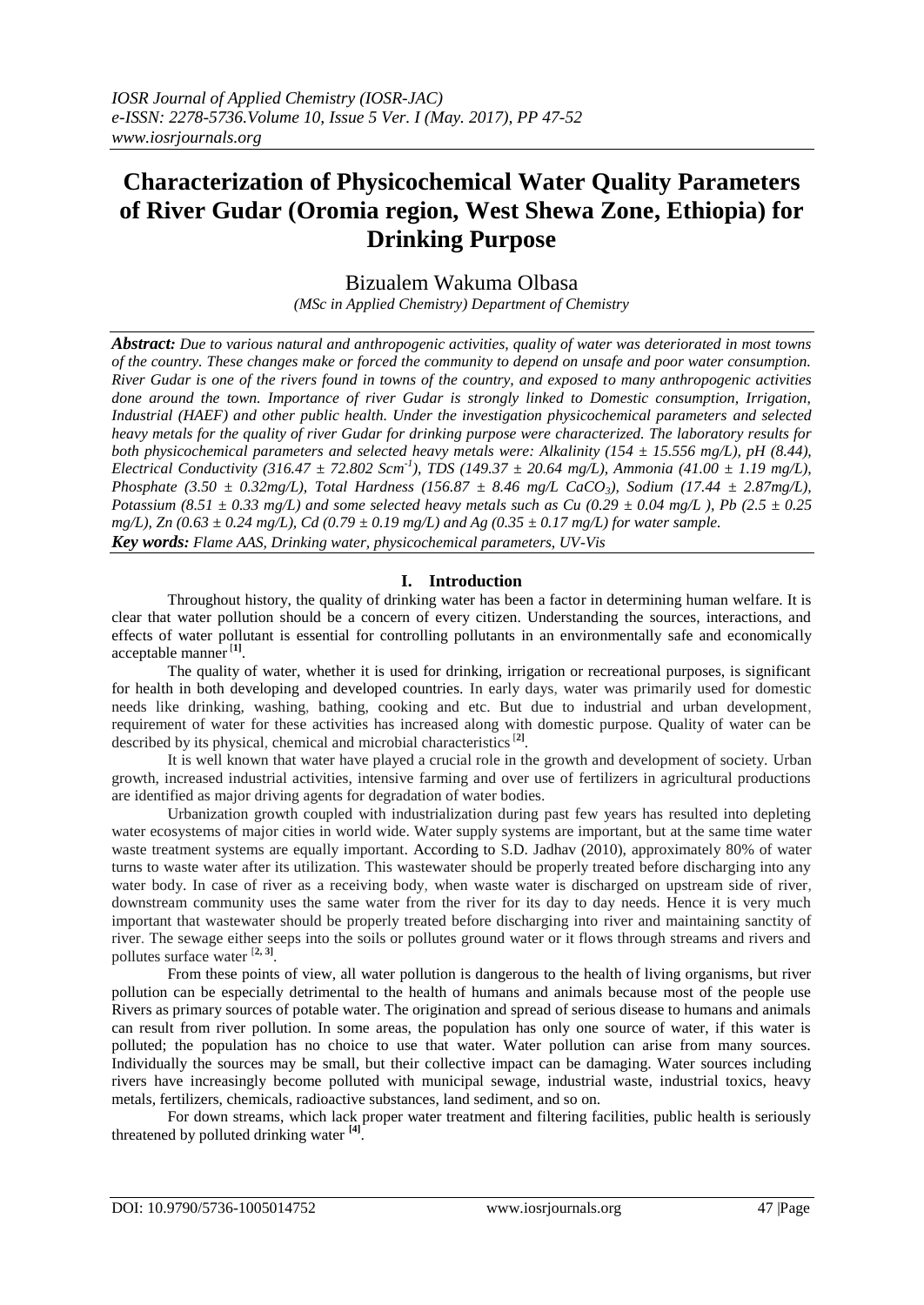## **Heavy Metals in River water**

Heavy /trace metals are among the most common environmental pollutants and their occurrence in waters and sediments indicate the presence of natural or anthropogenic sources. The accumulation of heavy metals in water bodies which accumulate in sediment can pose serious environmental problems to the surrounding areas. Heavy metal accumulation in sediment could affect quality of water and the bio-assimilation and bio-accumulation of metals in aquatic organisms, resulting in potential long-term implications on human health and ecosystem **[5, 6]** .

Heavy metal contamination has received much attention with regard to accumulation in soils, uptake by plants, and contamination of aquatic environments. The disposal of heavy metals is a consequence of several activities like chemical manufacturing, painting and coating, mining, extractive metallurgy, nuclear and other industrial wastes and products, burning of fossil fuels, waste dumping and leaching of waste, production and use of the compounds, dumps, urban run-off, sewage effluents and agricultural run-off.. Its cumulative poisoning effects are serious hematological and brain damage, anemia and kidney malfunctioning. Toxic metals to a large extent are dispersed in the environment through industrial effluents, organic wastes, refuse burning, and transport and power generation. They can be carried to places many miles away from the source depending upon whether they are in the gaseous form or as particulates. Another means of dispersal, especially in the hydrosphere is the transport of the effluent from catchment areas that have been contaminated by wastes from various industries. Trace metals can be released to the different environmental medium and finally enter to their ultimate sink, lake sediments. Metals such as lead, arsenic, cadmium, copper, zinc, nickel, and mercury are continuously being added to our soils through various agricultural activities such as agrochemicals usage and long-term application of urban sewage sludge in agricultural soils, industrial activities such as waste disposal, waste incineration and vehicle exhausts, as well as from anthropogenic sources <sup>[6, 7]</sup>.

#### **Statement of the Problem**

The main water pollution causes in the Ethiopian context are, Industrial activities, Sewage, domestic, municipals, rural wastewater, agricultural activities. Since industries and socio-economic activities are taking place in cities and major towns in Ethiopia; the existence of water pollutants and effluents from different sites become increasing from time to time. This may cause pollution of rivers or any water bodies around these activities. Regardless of parts of the world they are living in and the social classes they belong to, all human races in our planet need to have clean water for a number of reasons, particularly drinking purpose. Zewdie Abate (1984) pointed out that as growing towns and the population increases from time to time the water shortage and unsafe water supply, which was the major problem of most towns of Ethiopia, also increases**.** The increasing world population with growing industrial demands has led to a situation where protection of the environment has become a major issue and a crucial factor for several industrial processes, which will have to meet the requirements of the sustainable development **[8]** .

River Gudar is one among the rivers found in major towns of Ethiopia which faces such huge pollution problems. Along this river various socio-economic activities are carried out by communities whom are discharging their wastes to the river and the river receives different effluents/pollutants from different sources such as garages, domestic effluents (such as shops, houses, hotels, schools), wastes from municipality areas, effluents from market places such as manure of the animals (cattle) and their urines, cafes and restaurants from up-stream, Homicho Ammunition Engineering Industry (HAEI) at downstream and many other places. Due to this and other similar factors river Gudar is facing/accepting such huge pollutants and pollution problems that can harm communities who are directly or indirectly dependent on this river for drinking, irrigation purposes and other purposes like agricultural purposes, and also can harm health problems on animals and plants. Therefore, the study was conducted in assessing the suitability of river Gudar for drinking purpose based on the physicochemical parameters and give recommendation by comparing both the quantitatively and qualitatively analyzed parameters with WHO and draft Ethiopian drinking water quality standards. In addition to this, the study was also conducted in determining the concentration of heavy metals in this river.

#### **Significances of the Study**

The study on water has a great significance in helping alleviate certain problems which can pose risk to human health. The study was designed to conduct determination of physicochemical parameters of river Gudar for drinking purpose and determination of selected heavy metals from the river. The work will help to assess the pollution status of river Gudar and suitability of this river for drinking purpose. Similarly, the study is also important for providing scientific evidences before someone using this river water especially for every drinking purpose that help them to take care from being infected by poisonous chemicals and microorganisms from different sources.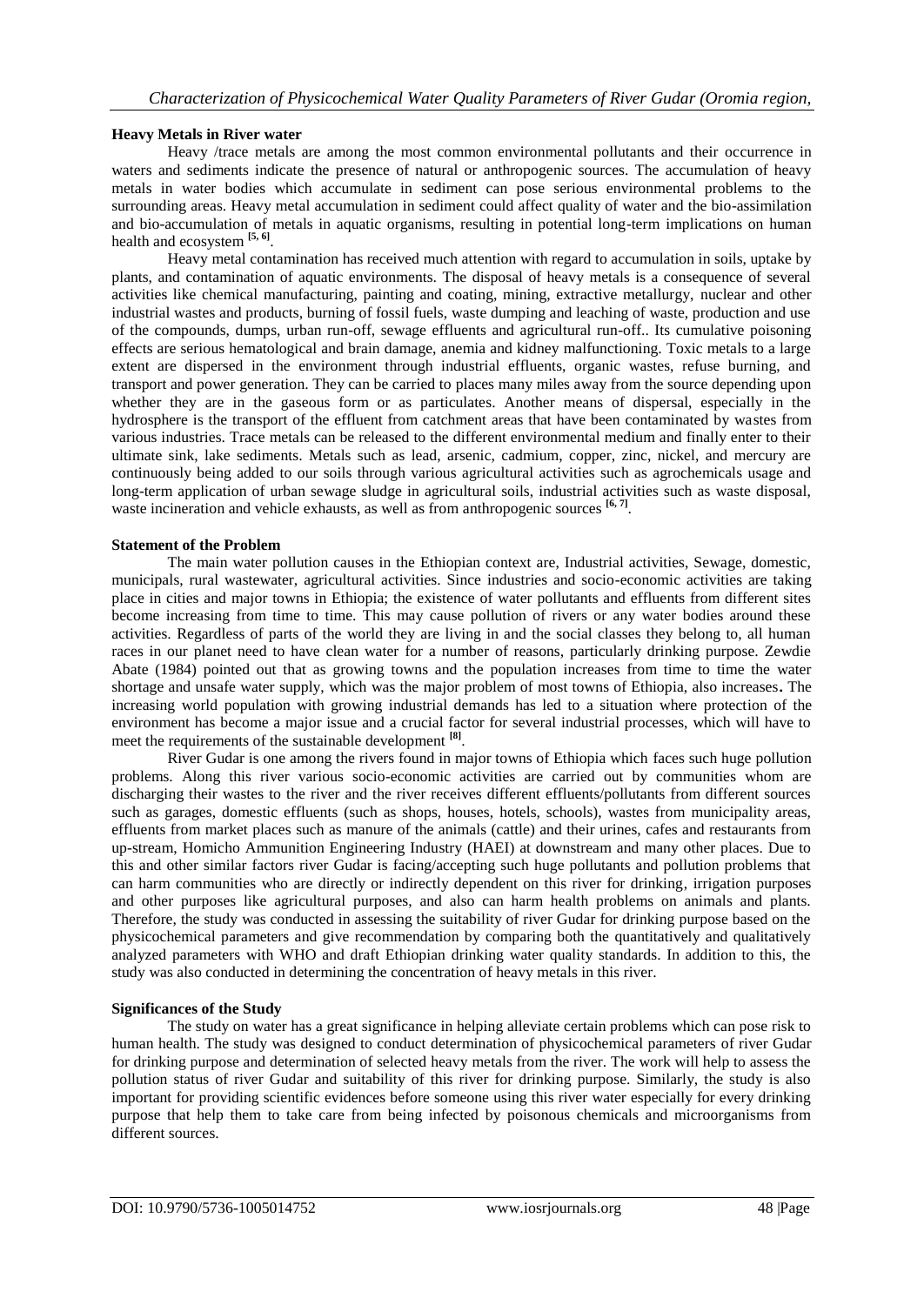## **Objectives**

## **General Objective**

The general objective of this research is to assess the suitability of river Gudar for drinking purpose using physicochemical quality parameters and selected heavy metals.

## **Specific Objectives**

- $\triangleright$  To investigate some physical and chemical water quality parameters of river Gudar for drinking purpose.
- To determine concentration of selected heavy metals in the water sample of river Gudar
- $\triangleright$  To aware downstream or local community from the adverse impact of use of this river water for drinking purpose after laboratory analysis.

#### **Scope of the Study**

The scope of this study is to assess some physicochemical water quality parameters such as pH, conductivity, total alkalinity, TDS, TSS, total hardness, chloride, sulphate, nitrate, phosphate, calcium, magnesium, sodium, potassium, turbidity, ammonia, carbonate, bicarbonate and heavy metals such as Copper, Cadmium, Zinc, Lead and Silver of river Gudar.

Accordingly:

- The study was conducted in dry time due to the factors such as floods which can affect the physical, chemical and biological behavior of the river water.
- $\bullet$  The study was also delimited only to investigate physicochemical parameters of the river and determining the concentration of selected heavy metals of the river water.

## **II. Materials And Methods**

#### **Study Design**

Gudar town is found in Oromia region of West Shoa zone, 10 km from Ambo town. A cross sectional survey on the quality of river Gudar for drinking purpose using different laboratory analysis was carried out. Similarly some heavy metal analysis of the river water was analyzed.



**Figure: 2.1:** Foundation of Gudar town

#### **Sampling Procedures and Sample Collection**

Purposive sampling method was employed. Purposely four sampling points were selected for analyzing its physicochemical parameters as well as some trace metal concentrations of the river. Water sample was collected from upstream site above Gudar town and labeled as **GR1**, around the municipality areas and labeled as **GR2**, at downstream site just before it has been mixed with the wastewater from the Homicho Ammunition Engineering Industry (HAEI) and labeled as **GR3** and after it has been mixed with the wastewater from the industry and labeled as **GR4**.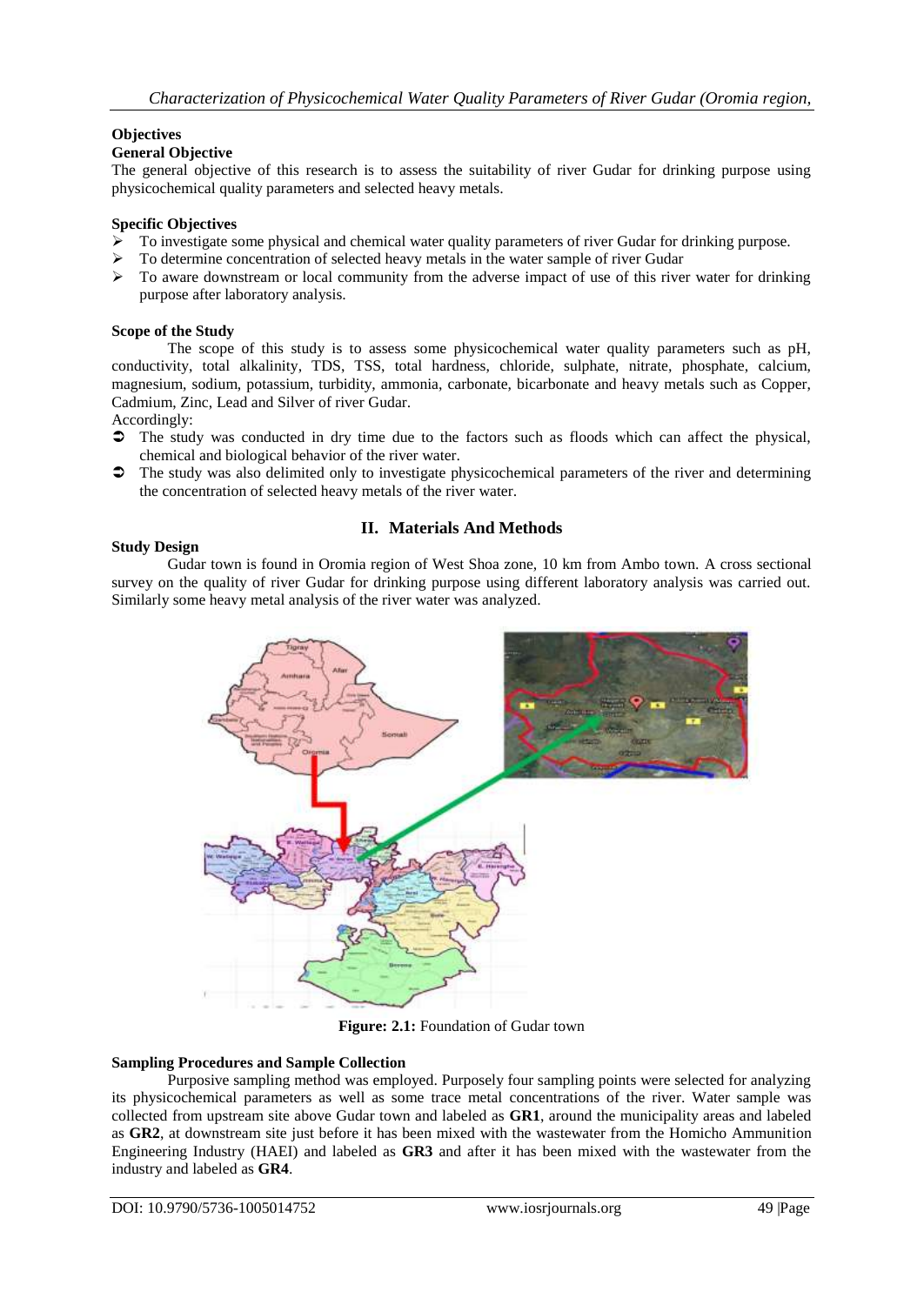The selection of these sampling points were based on or by taking into consideration the activities done around the river such as human interferences such as area where domestic wastes are discharged to the river i.e. from the town (municipal wastes), from market place (may be manure and urine of the animals in the market that is discharged into the river which is immediate pollutant of the river) and at downstream wastewater from Homicho Ammunition Engineering Industry (HAEI) and also agricultural activities at downstream. Processes affecting water quality and their influence were taken into consideration when sampling sites and sampling/collecting time was selected, for example, such as floods which cause temporary variation of the river's physical, chemical and other behavior. Water samples were collected three times from each sampling points selected by using polyethylene and glass bottles. Once the sample is collected from each sampling point, all physicochemical parameters selected were analyzed both in the laboratory and at the field of collection. Water samples from each of four sampling points were collected by direct immersion of bottles into the river and handled by rope. Before collection of water samples, bottles were washed with concentrated nitric acid and distilled water to avoid contamination.

## **III. Materials And Methods**

Digital conductometer was used to measure Electrical Conductivity. pH of the river water sample was measured by pH meter (pH 600Milwaukee (Mauritius)) on the field. An ice bag was used for sample preservation. For trace metal analysis Atomic Flame Absorption Spectrometer (ELICO SL 194, INDIA) equipped with air/acetylene flame was used. Flame Emission Spectrophotometer (ELICO CL 378 Flame Photometer, India) was used for the determination of potassium and sodium. Uv-vis Spectrophotometer (ELICO SL 160, INDIA) was used for the determination of Nitrate, Phosphate and Ammonia. Generally different sized volumetric flask, pipettes, measuring cylinders, burettes, drying ovens mechanical shakers desiccators and analytical measuring balances were used as per they were required.

#### **Methods used in physicochemical analysis of Water Samples**

pH of the water sample was measured by using pH meter (pH 600 Milwaukee (Mauritius); calibrated by buffer standards at pH 4, 7 and 10  $^{[9, 10]}$ .

Electrical conductivity (EC) of water sample was measured by digital conductometer. Total alkalinity, Calcium, Chloride, Magnesium, Total Hardness was determined by titration method. Turbidity of water samples was measured by digital Turbidimetrc 2100A instrument. Total dissolved solids (TDS) were measured by Digital Conductometer. Ammonia (by stannous chloride method), nitrate, and phosphate (by phenate method) of the water sample were measured by Uv-vis spectrophotometer (ELICO SL 160, INDIA). Sulphate was determined by Gravimetric Method with Ignition of Residue. Potassium and sodium of water sample was measured by Flame Emission Spectrophotometer (ELICO CL 378 Flame Photometer, India.) flame photometric method**.** For heavy metals analysis Flame Atomic Absorption Spectrometer (ELICO SL 194, INDIA) was used **[9] .**

## **IV. Result And Discussion**

#### **Determination of Heavy Metal Concentration**

Concentration of heavy metals (Cd, Pb, Cu, Zn, and Ag) was determined using Flame Atomic Absorption Spectrophotometer (SL194, DOUBLE BEAM AAS, ELICO). All instrumental measurements were performed using the respective hallow cathode lamps of target metals at recommended wavelengths and other operating conditions.

#### **Method of Optimization Process**

An appropriate digestion method was optimized for the analyses of heavy metals (Cd, Pb, Cu, Zn, and Ag) for water sample. During the optimization process, different digestion procedures that employ  $HNO<sub>3</sub>$ ,  $HCIO_4$  and  $H_2O_2$  mixtures were selected from literature and assessed  $\begin{bmatrix} 11 \end{bmatrix}$ .

The optimization procedure was selected on the basis of clarity of digestate, minimal acid volume consumption, digestion temperature and minimum time consumed. The optimum procedure chosen based on these criteria required a total of 3 hours for the complete digestion of 50 ml of water sample with 6 ml HNO<sub>3</sub>, 4 ml  $HClO<sub>4</sub>$  and 2 ml  $H<sub>2</sub>O<sub>2</sub>$ . The digestion procedure gave a very clear solution which was suitable for the analysis of metals by FAAS.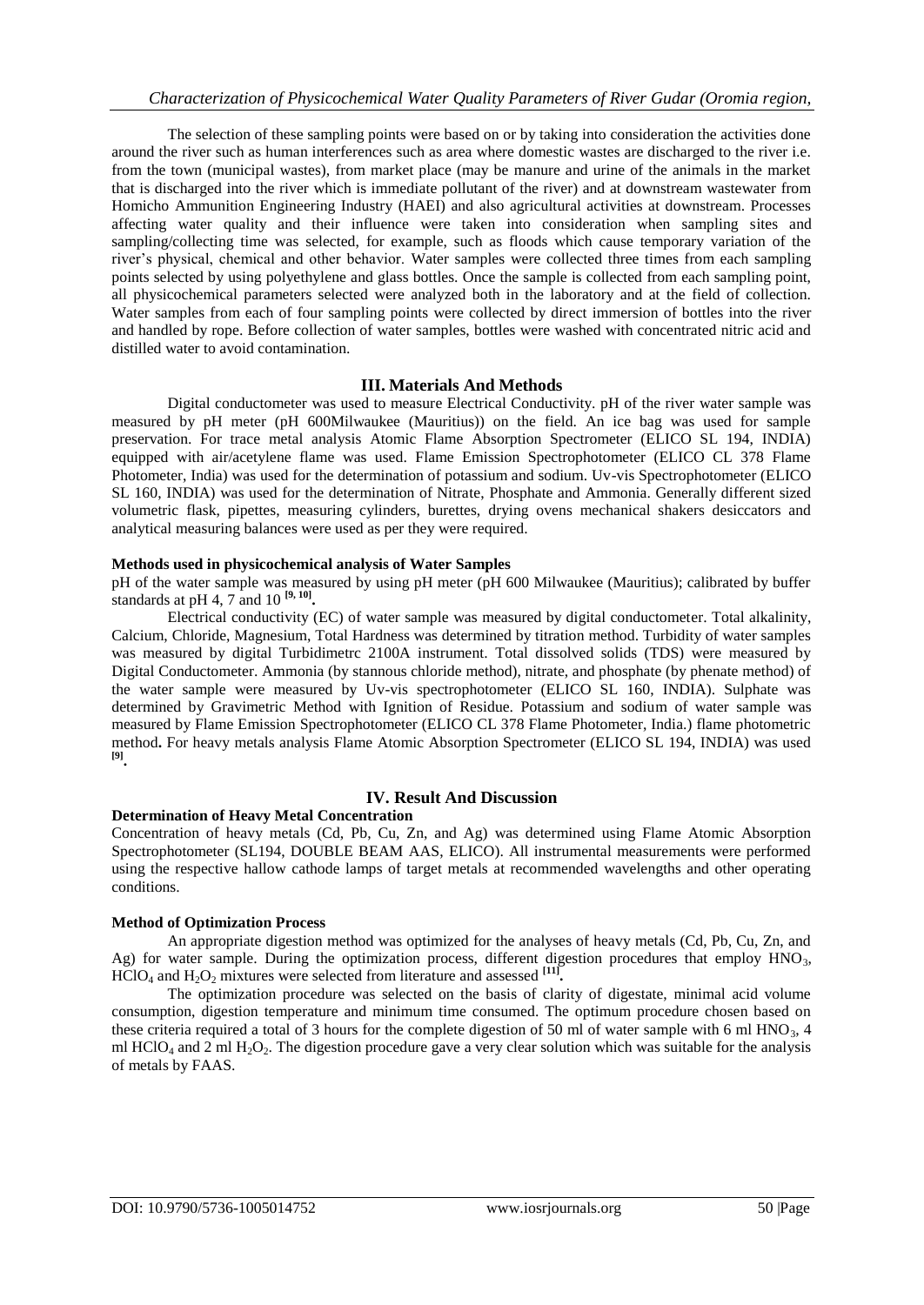| <b>Amount of</b> | <b>Volume of acid</b>             | <b>Temperature of</b> | Time for complete | <b>Color Observed</b> |
|------------------|-----------------------------------|-----------------------|-------------------|-----------------------|
| sample used      | consumed                          | digestion             | digestion         |                       |
|                  | 10 ml $HNO3$                      |                       |                   | Yellow color          |
|                  | $7 \text{ ml } HClO4$             | 125 °C                | 3 hrs             | solution              |
|                  | $2 \text{ ml } H_2O_2$            |                       |                   |                       |
|                  | $6 \text{ ml HNO}$                |                       |                   | Yellow color          |
| 50 <sub>ml</sub> | $4$ ml HClO <sub>4</sub>          | 125 °C                | 3 hrs             | solution              |
|                  | 2 ml $H_2O_2$                     |                       |                   |                       |
|                  | 4 ml HNO <sub>3</sub>             |                       |                   | Yellow color          |
|                  | $2$ ml HClO <sub>4</sub>          | 125 °C                | 3 hrs             | solution              |
|                  | $2 \text{ ml H}_2O_2$             |                       |                   |                       |
|                  | 10 ml HNO3                        |                       |                   | Light yellow          |
| 50 <sub>ml</sub> | $7$ ml HClO <sub>4</sub>          | 140 °C                | 2 hrs             | color solution        |
|                  | 2 ml $H_2O_2$                     |                       |                   |                       |
|                  | 6 ml $HNO3$                       |                       |                   | Yellow color          |
|                  | $4 \text{ ml } HClO4$             | $140^{\circ}$ C       | 2 hrs             | solution              |
|                  | 2 ml $H_2O_2$                     |                       |                   |                       |
|                  | $4 \text{ ml HNO}_3$              |                       |                   | Yellowish color       |
|                  | $2$ ml HClO <sub>4</sub>          | 140 °C                | 2 hrs             | solution              |
|                  | 2 ml $H_2O_2$                     |                       |                   |                       |
|                  | 10ml HNO <sub>3</sub>             |                       |                   | Clear solution        |
|                  | $7ml$ HClO <sub>4</sub>           | 185 °C                | 3 hrs             |                       |
|                  | 2ml H <sub>2</sub> O <sub>2</sub> |                       |                   |                       |
|                  | $6 \text{ ml HNO}$                |                       |                   | <b>Clear or white</b> |
| 50 ml            | 4 ml HClO <sub>4</sub>            | 185 °C                | 3 hrs             | solution or           |
|                  | 2 ml $H_2O_2$                     |                       |                   | colorless             |
|                  |                                   |                       |                   | solution              |
|                  | $4 \text{ ml HNO}_3$              | 185 °C                | 3 hrs             | Very light yellow     |
|                  | $2$ ml HClO <sub>4</sub>          |                       |                   | color solution        |
|                  | $2 \text{ ml H}2O2$               |                       |                   |                       |

The average laboratory results of metals analyzed from all sampling points and from all replicate analysis were summarized in the following table:

| Table 3.2: Average laboratory results of metals in water sample |  |  |
|-----------------------------------------------------------------|--|--|
|-----------------------------------------------------------------|--|--|

| <b>Metal</b> | $Mean \pm SD (mg/L)$ | $MDL$ (mg/L) |
|--------------|----------------------|--------------|
| Cu           | $0.29 \pm 0.0115$    | 0.0433       |
| Cd           | $0.79 \pm 0.0470$    | 0.0132       |
| Pb           | $2.50 \pm 0.0764$    | 0.0183       |
| Ag           | $0.35 \pm 0.0351$    | 0.0670       |
| Zn           | $0.63 \pm 0.0465$    | 0.0281       |

**Table 3.3:** Average laboratory results for physicochemical parameters of water sample from all sampling sites

| No.            | <b>Parameters</b>             | GR1    | GR2    | GR3    | GR4    | Average |
|----------------|-------------------------------|--------|--------|--------|--------|---------|
|                | pΗ                            | 8.50   | 8.45   | 8.34   | 8.46   | 8.44    |
| $\overline{2}$ | Conductivity (Scm-1)          | 249.40 | 373.65 | 257.85 | 385.00 | 316.47  |
| 3              | TDS (ppm)                     | 133.00 | 147.50 | 138.00 | 179.00 | 149.37  |
| 4              | Alkalinity (ppm)              | 164.00 | 137.00 | 145.00 | 170.00 | 154.00  |
| 5              | Potassium (mg/L)              | 8.75   | 8.80   | 8.10   | 8.40   | 8.51    |
| 6              | Ammonia (mg/L)                | 2.62   | 2.15   | 4.51   | 4.35   | 3.41    |
| 7              | Sodium $(mg/L)$               | 15.31  | 16.80  | 16.00  | 21.65  | 17.44   |
| 8              | Nitrate $(mg/L)$              | 5.23   | 6.44   | 6.85   | 7.55   | 6.51    |
| 9              | Sulphate (mg/L)               | 35.03  | 96.71  | 53.74  | 97.05  | 70.63   |
| 10             | TSS (ppm)                     | 125.40 | 121.80 | 130.00 | 123.00 | 125.05  |
| 11             | Phosphate $(mg/L)$            | 3.21   | 3.25   | 3.85   | 3.67   | 3.49    |
| 12             | Chloride (mg/L)               | 4.95   | 3.72   | 3.50   | 5.32   | 4.37    |
| 13             | Turbidity (NTU)               | 2.42   | 4.25   | 1.23   | 3.45   | 2.83    |
| 14             | Total hardness(mg/L $CaCO3$ ) | 152.01 | 157.52 | 149.35 | 168.45 | 156.83  |
| 15             | Calcium (ppm)                 | 70.84  | 75.12  | 62.96  | 65.82  | 68.68   |
| 16             | Magnesium (ppm)               | 18.46  | 21.14  | 20.89  | 24.89  | 21.34   |
| 17             | Carbonate (ppm)               | 4.70   | 3.21   | 2.65   | 4.12   | 3.67    |
| 18             | Bicarbonate (ppm)             | 138.74 | 123.24 | 117.66 | 132.78 | 128.10  |